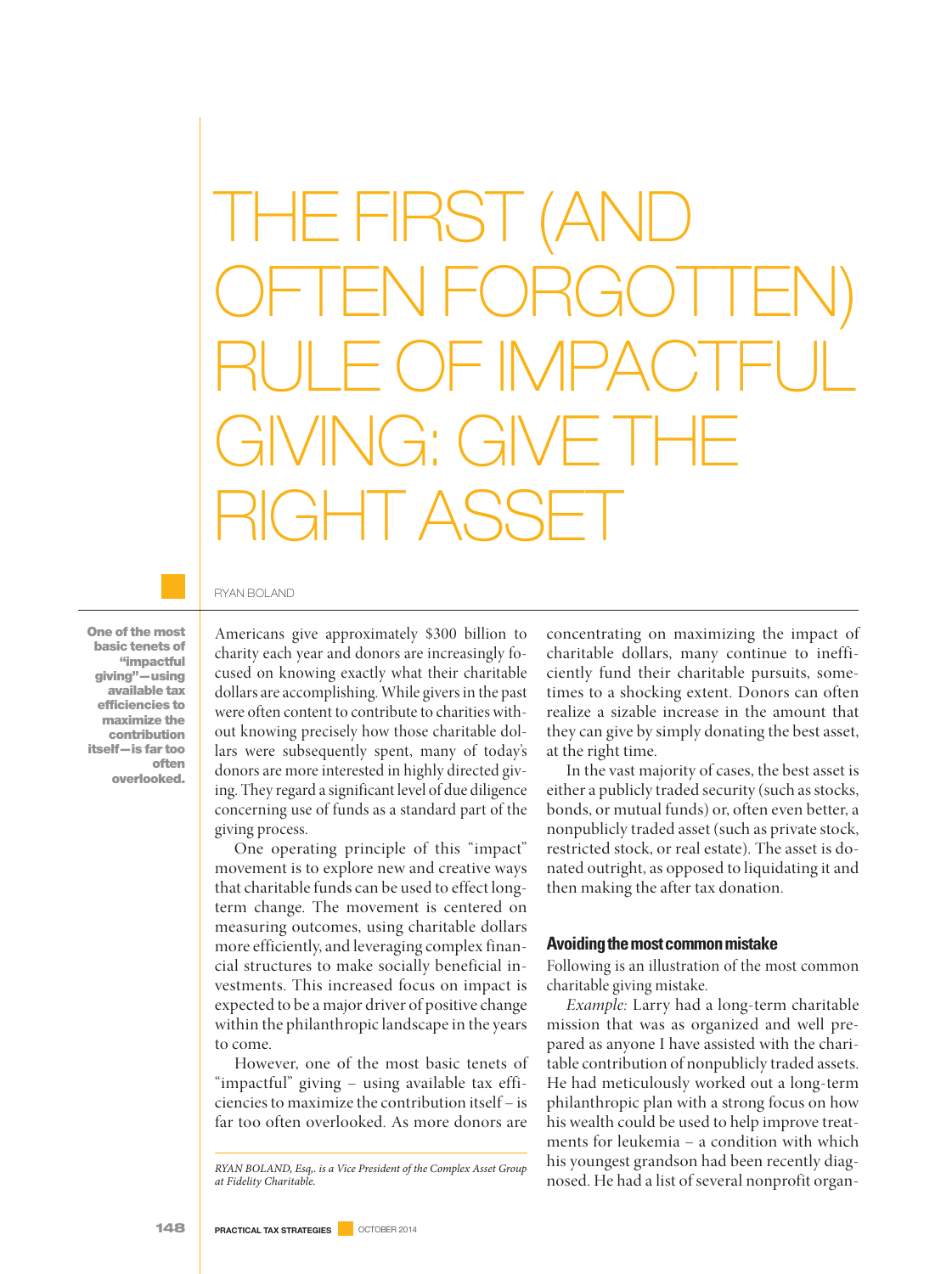izations that he wanted to support (both financially and with his time), and had performed significant due diligence on each one to ensure that the charitable dollars would be used efficiently and with the greatest impact.

Last but not least, Larry was the founder of a mid-size firm in the energy industry, and he had planned on selling his interest in the company, which was highly appreciated, to fund his charitable efforts. His plan was to sell a significant stake in the company to a private equity firm and donate the proceeds. Larry's planning was well considered in every respect except one – how to most efficiently fund his charitable goals.

Selling a privately held asset, like private company stock, limited partnership or LLC interests, or real estate, and *then* donating the proceeds to charity is very rarely the best or most efficient way to give. If Larry sells the private stock, he must pay capital gainstax (and, often for high income taxpayers, the 3.8% Medicare surtax) on the appreciation accrued in that asset. He would be left with only the after tax proceeds to donate. For this reason, posttransaction cash is generally the*least*efficient, and consequently least impactful, way to give to charity.

On the other hand, if Larry donated his privately held asset *directly* to charity, the result changes considerably: by properly leveraging available tax efficiencies, a donor may be able to increase the amount of his donation by between 20% and 30%. Using this preferred approach would allow the full value of Larry's private company shares earmarked to be sold– worth about \$7.5 million – to go to his favored charities. If he sold the shares himself and paid the required capital gains tax, only approximately \$6 million would be available to donate to charities. That is a highly impactful, additional \$1.5 million that could go to aid Larry's favored charities. Incredibly, both of these strategies have the exact same net "cost" to Larry.

Presently, roughly 75%**<sup>1</sup>** of charitable giving by individuals in the United States is accomplished using after-tax cash. The end result of this inefficiency is that hundreds of millions of dollars that could be going to charity each year are not. For advisors, whether accountants, trust and estate attorneys, or investment/wealth advisors, there is

a significant opportunity to provide added value and cultivate stronger relationships with clients by making them aware of these opportunities.

### **Givingmoreefficiently101:publiclytraded securities**

Many high-income individuals and families hold appreciated publicly traded securities in their portfolios. Contributing these long-term appreciated securities to charity has gained traction in recent years. There are two key advantages:

- *Fair market value tax deduction:* Any long-term (held for more than one year) appreciated publicly traded securities may be donated to a public charity (generally speaking, Section  $501(c)(3)$  nonprofit organizations) and a charitable income tax deduction taken for the full fair market value of the securities. The donor can use this deduction for that tax year for up to 30% of the donor's adjusted gross income.
- *Charities do not pay capital gains tax:* The public charity that receives the securities can sell them and, as a tax-exempt organization, generally will not have to pay capital gains tax, thus increasing the size of the charitable gift substantially. The more appreciated the securities, the greater the tax efficiency.

# **The increased focus on impact is expected to be a major driver of positive change within the philanthropic landscape in the years to come.**

*Example:* A high-income couple purchased stock ten years ago for \$60,000, and it is now valued at \$200,000. If they sell the stock and donate the cash proceeds to charity, they will pay a combined federal tax and surtax of \$33,320**<sup>2</sup>** on the \$140,000 of capital gain. After paying the tax and surtax, they will have \$166,680 left to give to charity. This would also be the amount of their income tax charitable deduction.

If, however, the couple donates the stock directly to charity, the charity will not incur any capital gains tax when it sells the shares. The couple would have a charitable income tax deduction for the full \$200,000 value of the shares. The charity also receives the full \$200,000 in value, so an additional \$33,320

**<sup>1</sup>** "SOI Tax Stats - Individual Income Tax Returns Publication 1304 (Complete Report)," excerpt from Table 2.1, "Returns With Itemized Deductions: Sources of Income, Adjustments, Itemized Deductions by Type, Exemptions, and Tax Items."

**<sup>2</sup>** This calculation assumes that the couple's taxable income places them in the maximum 20% capital gains rate category and that they are also subject to the 3.8% Medicare surtax.

IMPACTFUL GIVING OCTOBER <sup>2014</sup> **PRACTICAL TAX STRATEGIES 149**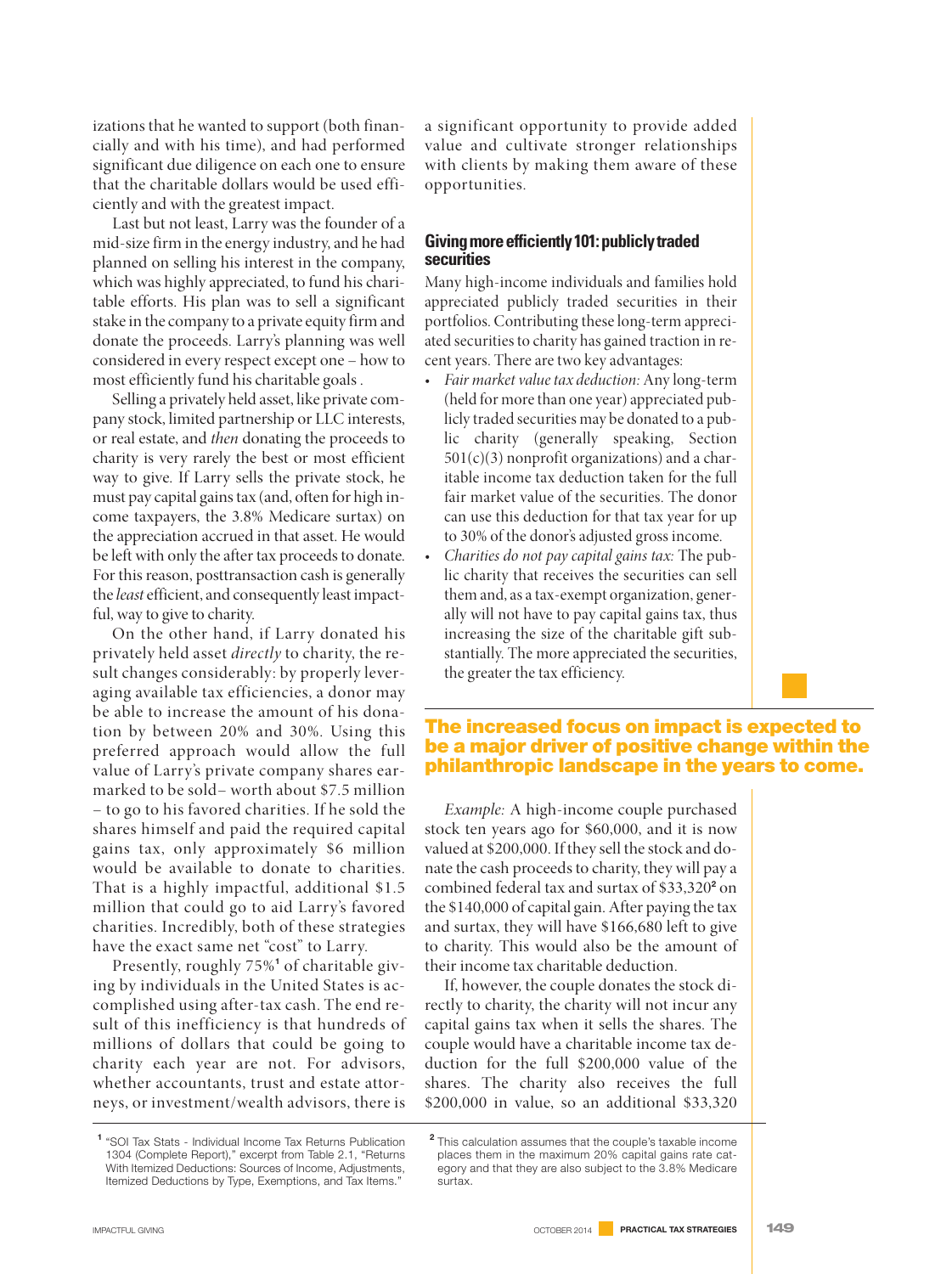#### **EXHIBIT1 Donating appreciated publicly traded securities**

|                                                                                                                                | Sell securities and<br>donate proceeds<br>to charity | Contribute<br>securities to<br>charity |
|--------------------------------------------------------------------------------------------------------------------------------|------------------------------------------------------|----------------------------------------|
| Current fair market value of securities                                                                                        | \$200,000                                            | \$200,000                              |
| Federal long-term capital gains *<br>(23.8%); Assumes a cost basis of<br>\$60,000, and long-term capital gains<br>of \$140,000 | \$33,320                                             | \$0                                    |
| Charitable Contribution/Charitable Deduction**                                                                                 | \$166,680                                            | \$200,000                              |

\* Assumes all realized gains are subject to the maximum federal long-term capital gain tax rate of 20%. Also includes 3.8% Medicare surtax on net investment income. This does not take into account state or local taxes, if any.

\*\* Availability of certain federal income tax deductions may depend on whether deductions are itemized. Charitable contributions of capital gain property held for more than one year are usually deductible at fair market value. Deductions for capital gain property held for one year or less are usually limited to cost basis. Does not consider effect of any limitation on itemized deductions (e.g., the Pease limitation see fn.3 in the text).

goes towards the charitable cause. **<sup>3</sup>** Accordingly, the charity receives a larger donation from a gift of appreciated securities than it would from cash, the donor gets a larger deduction, and the net cost/financial effect to the donor is identical.

One additional consideration is that if investors have long-term appreciated publicly traded securities with an unknown originalvalue or cost basis, donating the assets directly to charity can save them the time and trouble of finding out the original basis and paying the applicable capital gains tax (see Exhibit 1).

With a direct donation of long-term appreciated securities to a charity, the donor's federal income taxes are reduced by an additional \$33,320, and the charity receives that full amount – or 23.8% -more.

Identifying the right securities to give to charity has been made easier with online tools that help donors and advisors recognize the most appreciated securities in their portfolio and select the most tax-efficient stock to give. If the most-appreciated stock is stock that the donor or advisor wants to continue to own, it can be given to a charity and repurchased for

the portfolio, thus establishing a higher basis. This process would not trigger the wash sale rules **<sup>4</sup>** because the shares would be given to charity and not sold by the donor.

### **Givingmoreefficiently201:nonpubliclytraded assets**

Giving publicly traded securities is a terrific way to boost the power of one's charitable giving significantly. To give in the most tax efficient manner, however, many donors and their advisors must search beyond publicly traded stock and determine the most appreciated assets that they own. Those assets are often nonpublicly traded assets ("complex assets"). Given the entrepreneurial success of the baby boomers, the proliferation of alternative investments available to individual investors in recent years, and the sometimes staggering wealth created by young business visionaries, the most appreciated asset in a portfolio will often be a nonpublicly traded asset.

Assets often used for this kind of charitable giving include private C corporation stock, S corporation stock, limited partnership (LP) interests, LLC interests, real

**<sup>3</sup>** In 2013, in addition to the maximum long-term capital gains tax increasing from 15% to 20% for top-income-rate individuals and families, the Pease limitation was reinstated for taxpayers with an adjusted gross income above \$250,000 (individuals) and \$300,000 (couples filing jointly). For those affected, the Pease limitation is an overall limitation on itemized deductions that reduces all itemized deductions, including those taken for state and local taxes, real estate taxes and mortgage interest, by 3% of the amount by which a taxpayer's AGI exceeds the applicable threshold, but not to exceed 80% of the amount of

the deduction. (The current charitable deduction still allows donors to deduct up to 50% of their AGI for cash contributions to charity, and up to 30% for contributions of long-term appreciated securities, if the contributions are made to a qualified public charity.) For example, if a couple exceeds the AGI limit by \$50,000, they take a small "haircut" in allowable deductions on that \$50,000. Of course, the size of the "haircut" increases greatly for high-income earners.

**<sup>4</sup>** See Toolson, "Higher Tax Rates Increase Importance of Choosing Tax Efficient Investments," 92 PTS 108 (March 2014).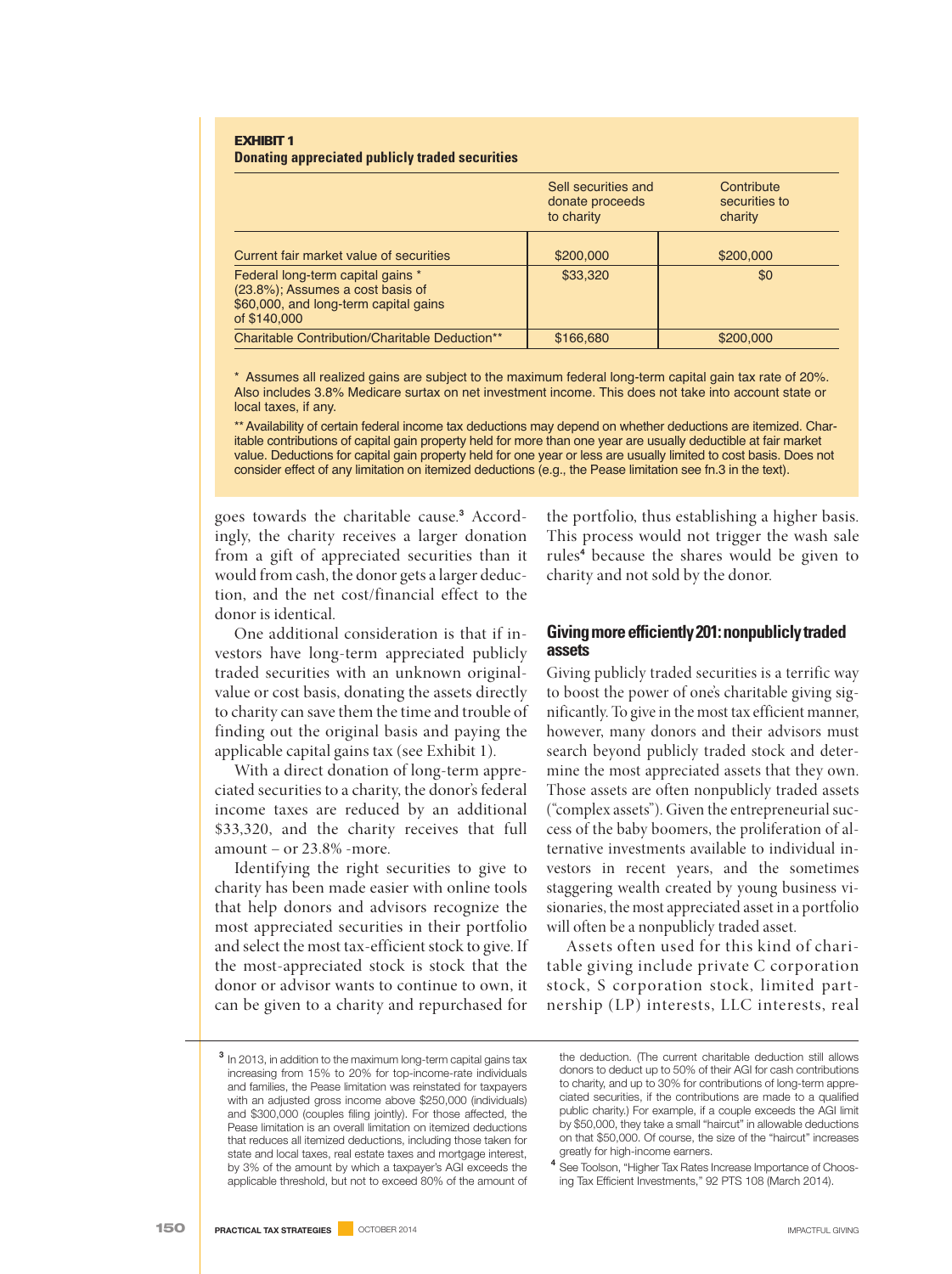#### **EXHIBIT2 Donating appreciated privately held stock**

With a direct donation to charity, the charity receives the full \$2 million (\$476,000 more that if the donor gave after paying tax) and the donor's federal income tax charitable deduction is \$276,000 higher.

|                                                                                                                                         | Sell private stock<br>and donate<br>stock<br>proceeds to charity | Contribute private<br>stock<br>to charity |
|-----------------------------------------------------------------------------------------------------------------------------------------|------------------------------------------------------------------|-------------------------------------------|
| Current fair market value of private company stock                                                                                      | \$2,000,000                                                      | \$2,000,000                               |
| Federal long-term gains and<br>Medicare surtax* (23.8%);<br>Assumes a cost basis of \$0 and<br>long-term capital gain of<br>\$2 million | \$476,000                                                        | \$0                                       |
| <b>Charitable Deduction**</b>                                                                                                           | \$1,524,000                                                      | \$1,800,000***                            |

\*\* Assumes all realized gains are subject to the maximum federal long-term capital gain tax rate of 20%. Also includes 3.8% Medicare surtax on net investment income.This does not take into account state or local taxes, if any.

\*\* Availability of certain federal income tax deductions may depend on whether deductions are itemized. Charitable contributions of capital gain property held for more than one year are usually deductible at fair market value. Deductions for capital gain property held for one year or less are usually limited to cost basis. This does not consider effect of any limitation on itemized deductions (e.g., the Pease limitation see fn.3 in the text).

\*\*\*As discussed in greater detail below, a donor of complex assets to a public charity must generally substantiate the value of the income tax charitable deduction claimed by obtaining a licensed appraisal of the asset. A valuation expert should be expected to discount the value of the asset for lack of marketability and for minority interest purposes. In this instance, a 10% discount is assumed. The extent of discounting is highly dependent on the facts and circumstances regarding the asset at the time of contribution.

estate, oil and gas interests, and other alternative investments. Within the private equity or venture capital realm, LP interests, LLC interests, portfolio company stock and, in some circumstances, carried interest can be contributed to a public charity. (See sidebar, "The Intersection of Private Equity and Charity.")

The gifting of complex assets requires more diligence and analysis than the gifting of cash or publicly traded securities, but has distinct advantages. These assets often have a relatively low cost basis (i.e., original cost) for the donor, and a significant current market value, which would result in large capital gains taxes if sold. For entrepreneurs who have founded companies, the cost basis may effectively be zero. When such an asset is donated correctly to a public charity, the donor not only eliminates capital gains exposure (*a la* public securities donation), but is also generally entitled to a tax deduction for the full current market value, based on a qualified appraisal pursuant to Regs.  $1.170A-13(c)(3)(i)(A)$ ,  $(B)$ ,  $(ii)(G)$ ,  $(I)$ , and  $(iv)(B)$  and Form 8283

(Noncash Charitable Contributions) (see Exhibit 2).

### **Optionsfordonatingnonpubliclytradedassets**

Although not all charities have the administrative resources to accept and liquidate nonpublicly traded assets, some larger charities are able to accept them, and can work with advisors that provide guidance throughout the process. Giving these complex assets to a charity with a donor-advised fund (DAF) program is one of the simplest, most cost-effective, and flexible ways to donate them. By working with a DAF program that has the appropriate expertise and resources:

- The donor is able to take advantage of all available tax efficiencies of making the complex asset donation; diversify grants from one charitable donation to as many different public charities as he wants; and create a thoughtful, long-term plan for giving.
- The advisor serves as the broker of a high impact, emotional event in the client's life.
- The charities receive grants from the DAF, avoiding all of the complications and costly overhead involved in the complex asset dona-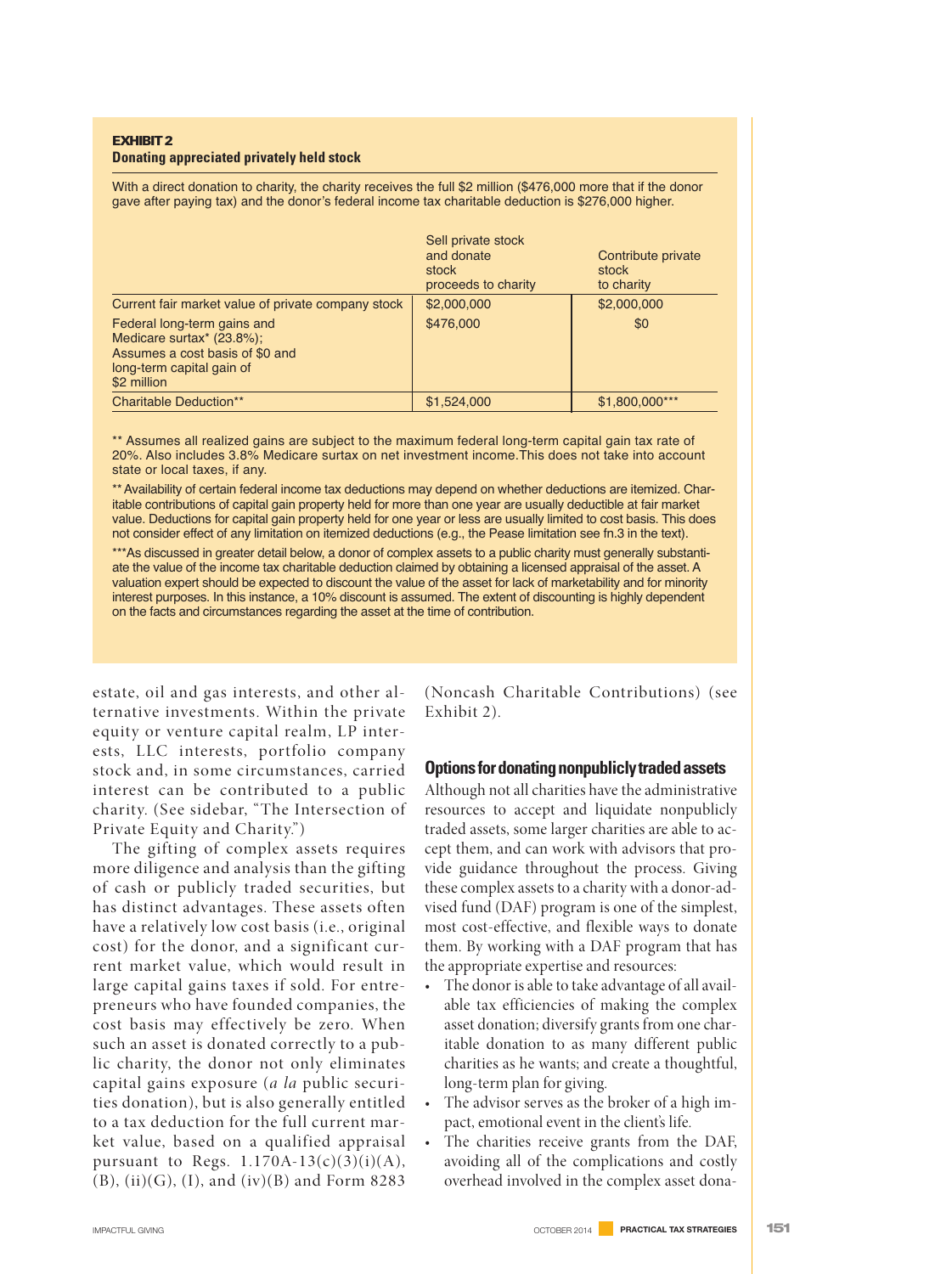tion, allowing them to stay focused on their charitable mission.

Finally, it is not uncommon for a potential donor of complex assets to have already formed a private foundation. That donor may initially think that the privately held asset would be a perfect contribution to the existing foundation. However, if such an asset is given to a private foundation, the donor's charitable tax deduction generally would be limited to the donor's basis in the asset, not the fair market value. As indicated above, for a business founder or early investor, the tax basis in such an entity can often be negligible. Here, donor-advised funds can offer an advantageous alternative, allowing the donor to fully leverage all available tax incentives.

So, who among your clients may be the best candidates for this type of impactful charitable giving? Here are a few hypothetical, but typical, examples.

### **Casestudy1:thepatriarch**

Preparing for the sale of their long owned family farm, which was held by an LLC, Doug recognized that he and his sons would soon each have many millions of dollars in sales proceeds and capital gains taxes. They had always been highly active in their community, giving generously to area charities, both in cash donations and volunteer hours. To establish a philanthropic legacy, they decided as a family to donate interests in the LLC that held the farm, in advance of the potential sale. Due to the very low tax basis in the farm, this multimillion dollar charitable contribution of LLC interests enabled them to give approximately 25% more to charity than if they had sold the LLC and contributed the cash proceeds.

After making the charitable contribution of the LLC interests, a sale in earnest was pursued, and an agreement was reached within a couple of months. The charity sold its LLC interests as part of the larger sale and the charity's portion of the proceeds flowed directly to it.

**Legal note.** Anticipatory assignment of income doctrine: At the time of the charitable contribution of LLC interests, the farm was not under any agreement to sell. Several potential buyers had expressed interest but no sale agreement was signed and no commitments had been made. If there had

been a signed agreement at the time of the charitable contribution, the IRS likely would consider the contribution of the LLC interest an anticipatory assignment of income as the result of a "prearranged" sale. Though this doctrine requires a close review of the specific facts and circumstances, it is generally critical that a charitable transfer occur before all material terms of a transaction to sell the company or asset have been finalized. **<sup>5</sup>** If the IRS scrutinized the contribution and concluded there had been an anticipatory assignment of income, the donor would be required to pay the capital gains tax, along with interest and possible penalties, as if he had sold the LLC interests.

#### **Case study 2: the entrepreneur**

Kevin is a 45-year-old technology entrepreneur. His second software company was considering selling a sizable percentage of shares to a prominent private equity firm. Kevin had not yet fully defined his charitable mission and goals but was committed to using his increasing wealth for charitable causes.

Kevin's CPA suggested that he give shares in the company to a charity with a donor-advised fund program. If the opportunity to sell to the private equity firm materialized, the charity would be able to sell the donated shares to the private equity firm at the time of the private equity firm's larger investment. The proceeds from that sale would flow into the donor's DAF. By making the largest charitable contribution of his life in the same year as the significant sale of shares in his business, Kevin will be able to receive and use the maximum charitable deduction in the same year that his income increases significantly. **<sup>6</sup>** As his philanthropic goals are established, Kevin can recommend grants from the DAF to support charities.

**Legal note.** Qualified appraisals: As with all contributions of nonpublicly traded assets valued over \$5,000, an independent qualified appraisal would be needed to substantiate the entrepreneur's charitable deduction. This appraisal should consider all the facts and circumstances regarding the asset at the time of the contribution, but is not required at the time of the contribution. It can be completed after the contribution is made, up until the time that the donor claims the deduction on his next tax filing, including extensions.Generally, it should be expected that the valuation expert will include some discounting due to minority interest and a lack of marketability. Even though there was no agreement in place at the time of the charitable

**<sup>5</sup>** Palmer, 523 F.2d 1308 (CA-8, 1975); Ferguson, 174 F.3d 997 (CA-9, 1999); Rauenhorst, 119 TC 157(2002).

**<sup>6</sup>** Section 170(b)(1)(D).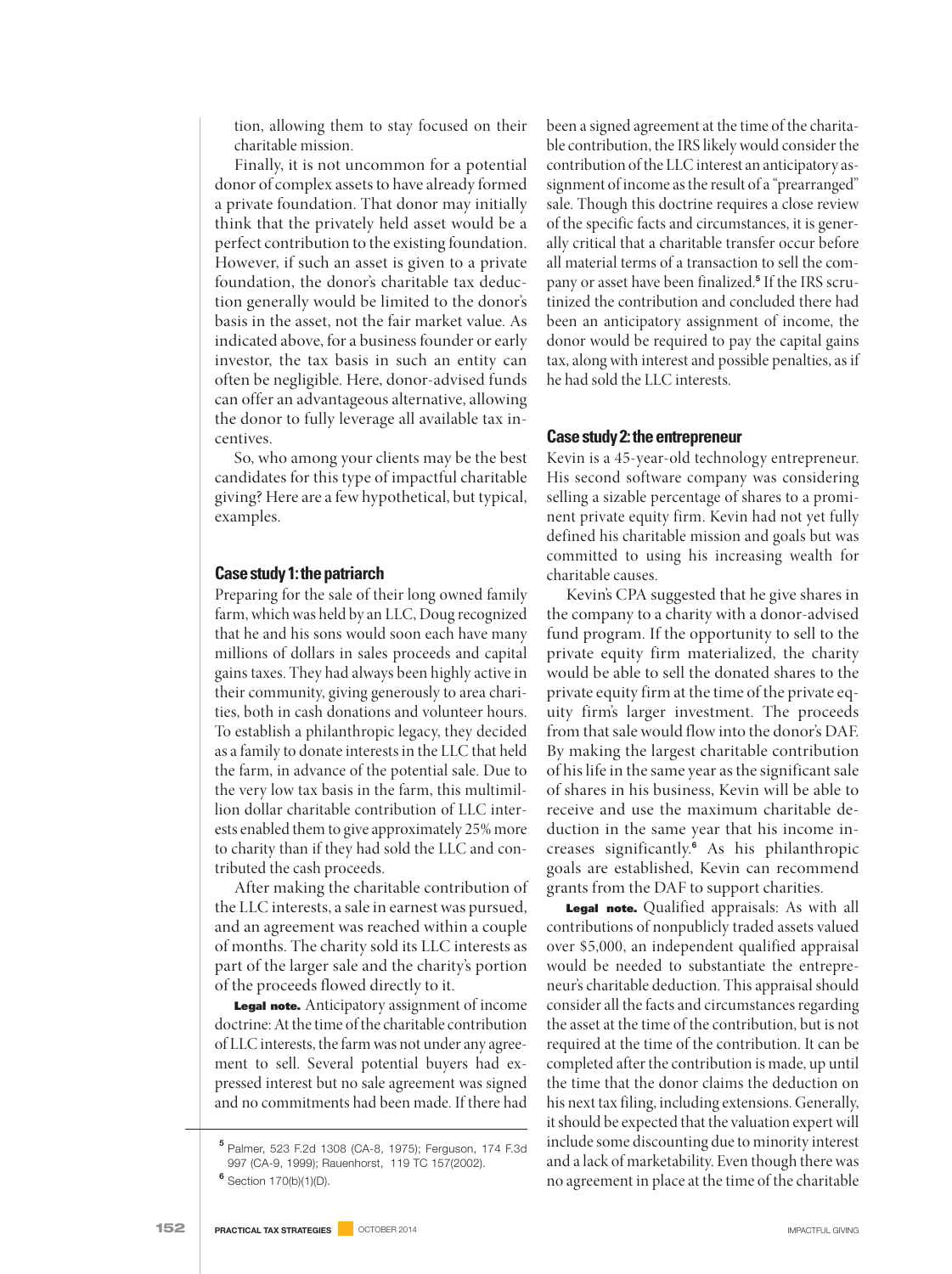#### **THE INTERSECTION OF PRIVATE EQUITY AND PHILANTHOPY**

**While the wealth accumulated by those working in the private equity industry receives significant attention, less widely reported and recognized is their frequent, deep commitment to philanthropy. With** their financial savvy and strong links to the philanthropic community, it is natural that many private eq**uity executives and investors want to be sure they are giving in the most tax-efficient manner.**

**Private equity donors often own a veritable buffet of appreciated nonpublicly traded assets. Because** the world of private equity is constantly seeking appreciation and exit, the variety of interests that make **up private equity can be ideally suited for charitable giving.**

LP interests: A private equity firm generally will have one or more LPs that serve as bundles of portfolio **company investments.These are traditionally thought of as private equity funds. An outside investor typi**cally provides funding at or near the time of formation of the fund. As the fund matures and portfolio com**panies are sold, the LP investors receive distributions. If the investments in the portfolio companies have performed well, the LP interests can be highly appreciated and so, are excellent charitable funding sources.**

**Portfolio company shares: Portfolio company shares are the shares that the private equity fund holds. They represent the cleanest private equity interest to transfer, value, and liquidate. In some circumstances,** an investor or partner at a private equity firm will own shares individually (or through a co-invest vehicle) and have the ability to donate them. If shares are owned individually (or can be distributed to the individuals by the fund) and can be contributed to a charity, the charity can usually seek liquidity when that com**pany sells or through an established secondary market.**

Carried interest (LLC): The general partner of a private equity fund (the LP referenced above) will typically be formed as an LLC. The payments to the holders of these LLC interests generally represent what is **commonly considered the "carried interest." Carried interest is generated as portfolio companies are sold.** Since there is often zero tax basis in the carried interest, all wealth created through them is taxable as capital gains. While the carried interest can be a terrific asset to use for charitable giving, among the issues that the donor and charity should be aware of are exit or liquidity opportunities and the potential for claw**back under the LLC operating agreement. Moreover, the LLC general partner has an interest in whether to** permit transfers of the carried interest and may need to create a policy to enable and administer the char**itable goals of multiple partners.**

contribution in the example, because there were multiple private equity firms that were interested, the valuation expert was expected to apply only a small discount for lack of marketability to the value of the shares. With charitable contributions of these assets, a small valuation discount is desirable because a higher valuation results in a higher charitable deduction for the donor.

#### **Casestudy3:thefounder**

After devoting almost 30 years to building her business, Mary's focus was shifting to her philanthropy, specifically toward funding the creation of educational programs for low-income children. Mary was sharing her philanthropic goals with her financial advisors, while at the same time sharing news about a possible liquidity opportunity within her business. Her financial advisors saw a way, in a single transaction, to help her transition out of her business life and devote more of her time and resources to her philanthropic mission.

At the time, Mary's company was about to embark on a significant stock buyback program. The company planned to purchase up to 20% of the stock from its shareholders. Participation in the buyback was voluntary.

Mary's financial advisors recommended she consider giving some of her shares to charity. The charity could decide whether to sell shares back to the company as part of the buyback program. Because the charity would not pay capital gains tax when it sold the shares, approximately 20% more money would go to charity than if Mary sold the shares herself, paid the taxes, and then made the donation.

**Legal note.** In this example, it was critical that the charity have the discretion to participate in the stock buyback program. If the shares that the charity received from the donor had already been committed to be sold back to the company, the IRS would have considered the contribution an anticipatory assignment of income. (Seelegal note above on anticipatory assignment of income.)